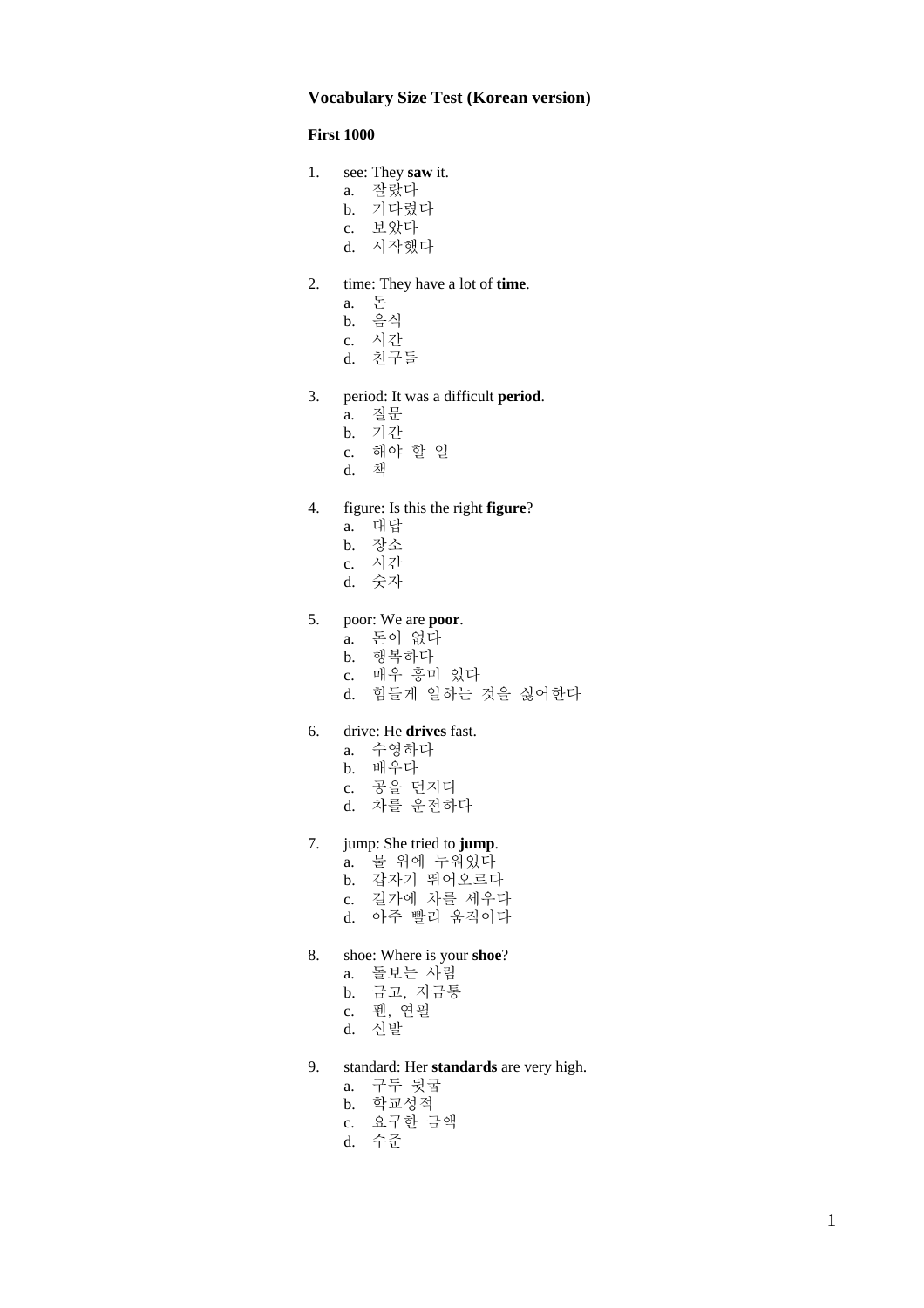- 10. basis: I don't understand the **basis**.
	- a. 이유
	- b. 단어들
	- c. 도로 표지판
	- d. 기본원리

#### **Second 1000**

- 1. maintain: Can they **maintain** it?
	- a. 유지하다
	- b. 확대 시키다
	- c. 더 나은 것을 얻다
	- d. 얻다
- 2. stone: He sat on a **stone**.
	- a. 돌
	- b. 의자
		- c. 양탄자, 깔개
	- d. 나무

### 3. upset: I am **upset**.

- a. 피곤한
- b. 유명한
- c. 부유한
- d. 불행한
- 4. drawer: The **drawer** was empty.
	- a. 서랍
	- b. 차고
	- c. 냉장고
	- d. 동물의 집

#### 5. patience: He has no **patience**.

- a. 인내심
- b. 여유시간
- c. 믿음
- d. 정직함
- 6. nil: His mark for that question was **nil**.
	- a. 매우 나쁜
	- b. 영점인
	- c. 매우 좋은
	- d. 중간인
- 7. pub: They went to the **pub**.
	- a. 술집
	- b. 도박장
	- c. 쇼핑센터
	- d. 수영장

# 8. circle: Make a **circle**.

- a. 스케치
- b. 빈 공간
- c. 원(형)
- d. 큰 구멍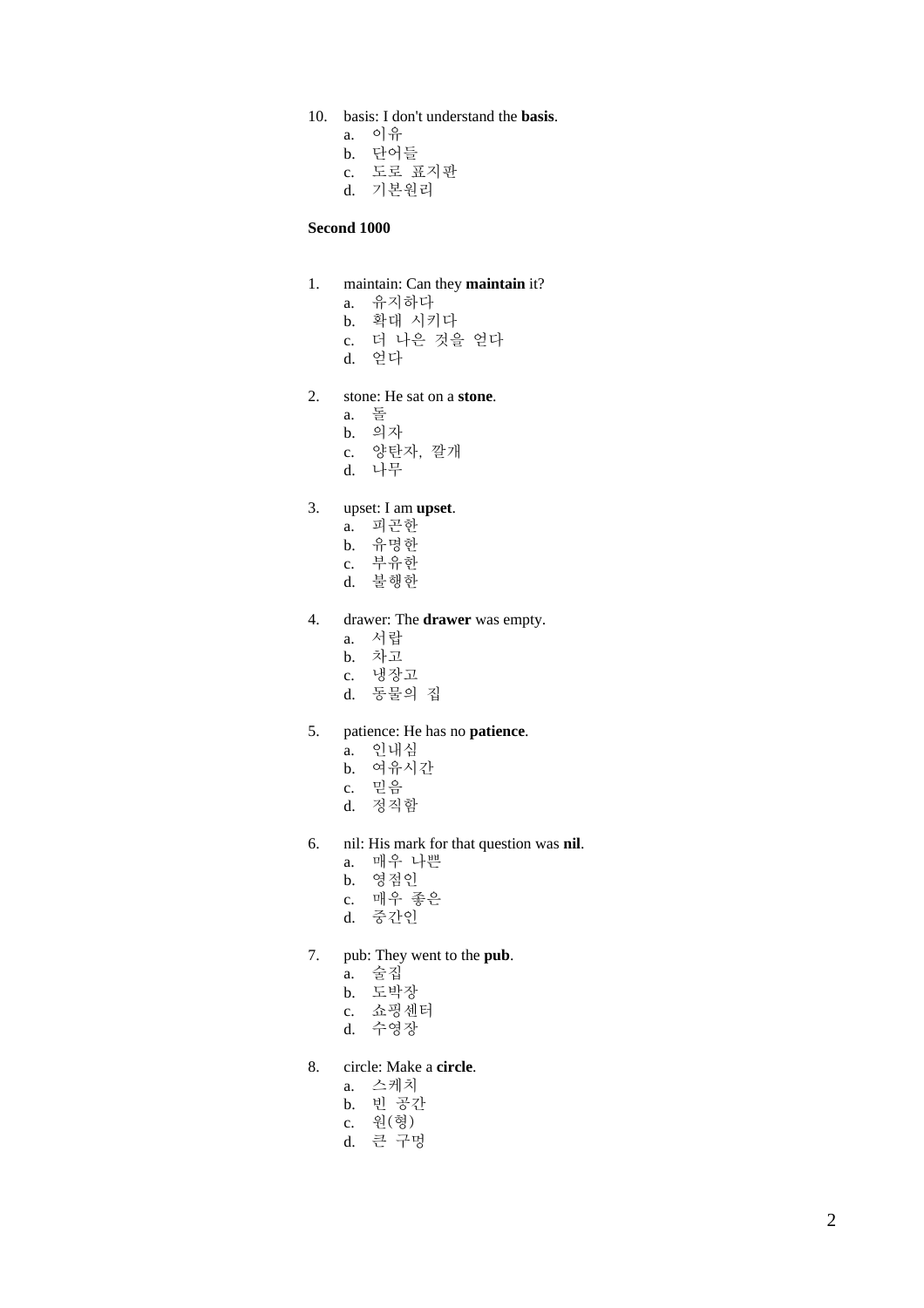- 9. microphone: Please use the **microphone**.
	- a. 전자레인지
	- b. 마이크
	- c. 현미경
	- d. 휴대폰
- 10. pro: He's a pro.
	- a. 사립탐정
	- b. 미련한 사람
	- c. 기자
	- d. 직업으로 하는 운동선수

#### **Third 1000**

#### 1. soldier: He is a **soldier**.

- a. 사업가
- b. 학생
- c. 금속 공예사
- d. 군인

### 2. restore: It has been **restored**.

- a. 다시 말해졌다
- b. 다른 사람에게 주어졌다
- c. 더 낮은 가격이 주어졌다
- d. 다시 새것처럼 만들어졌다

# 3. jug: He was holding a **jug**.

- a. 주전자
- b. 격식 없는 대화
- c. (챙이 달린) 모자
- d. 폭탄

### 4. scrub: He is **scrubbing** it.

- a. 가는 선을 새기고 있다
- b. 고치고 있다
- c. 깨끗하게 하기 위해 세게 문지르고 있다
- d. 간단한 그림을 그리고 있다
- 5. dinosaur: The children were pretending to be **dinosaurs.**
	- a. 해적
	- b. 요정
	- c. 용
	- d. 공룡
- 6. strap: He broke the **strap**.
	- a. 약속
	- b. 뚜껑
	- c. 접시
	- d. 끈

# 7. pave: It was **paved**.

- a. 막혔다
- b. 나눠져 있었다
- c. 금테가 둘러있었다
- d. (도로가) 포장되어 있었다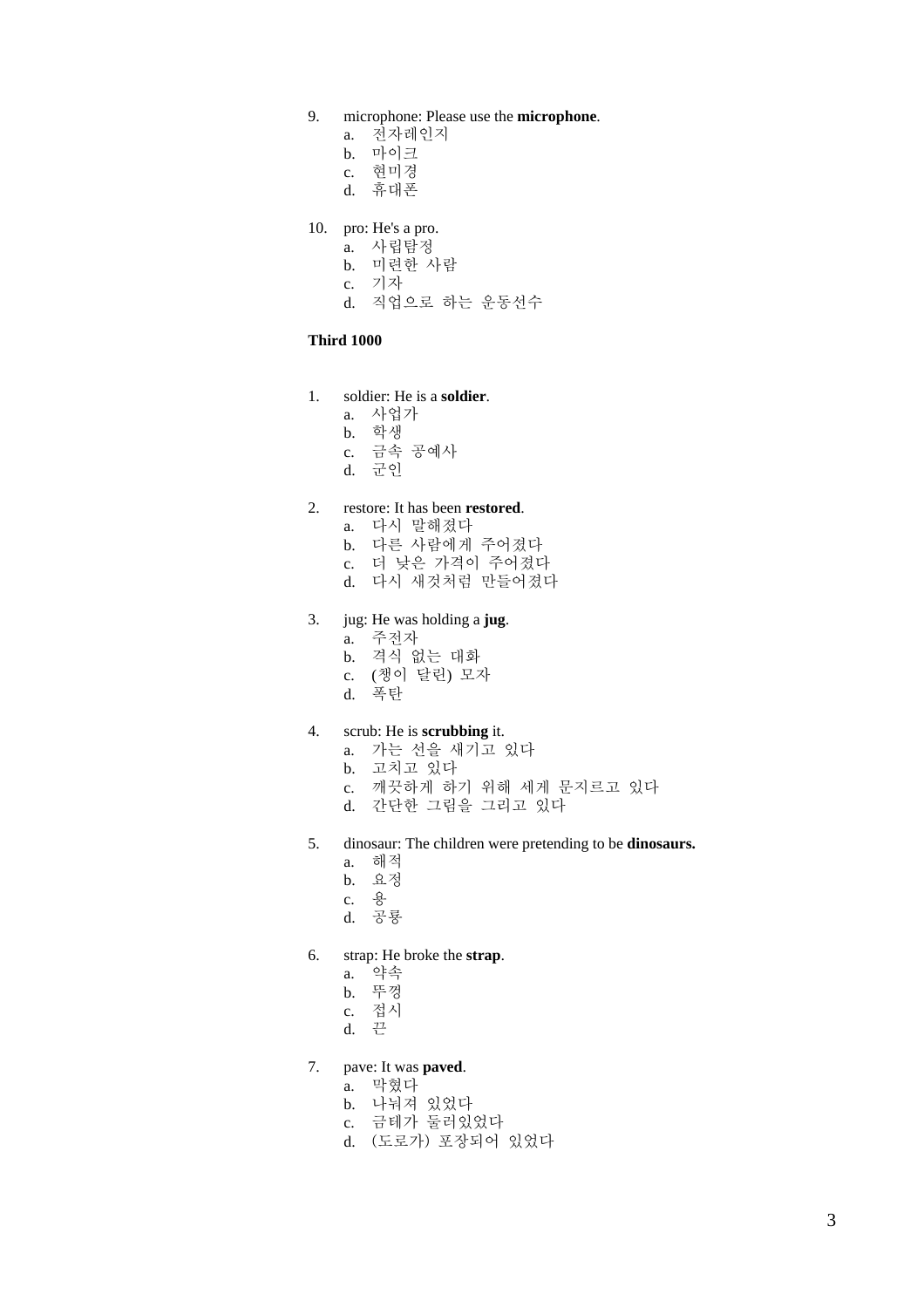# 8. dash: They **dashed** over it.

- a. 돌진하였다
- b. 천천히 움직였다
- c. 싸웠다
- d. 빨리 보았다

#### 9. rove: He couldn't stop **roving**.

- a. 술 마시는 것
- b. 배회하는 것
- c. 허밍 하는 것
- d. 열심히 일하는 것

#### 10. lonesome: He felt **lonesome**.

- a. 은혜를 모르는
- b. 피곤한
- c. 외로운
- d. 힘이 넘치는

#### **Fourth 1000**

- 1. compound: They made a new **compound**.
	- a. 동의
	- b. 혼합물
	- c. 사업하는 팀
	- d. 추측

### 2. latter: I agree with the **latter**.

- a. 교회에서 온 남자
- b. 주어진 이유
- c. 마지막 것 (후자)
- d. 대답

#### 3. candid: Please be **candid**.

- a. 조심하다
- b. 동정하다
- c. 공평하다
- d. 솔직하다
- 4. tummy: Look at my **tummy**.
	- a. 두건
	- b. (사람의) 배
	- c. 털이 있는 작은 동물
	- d. 엄지손가락
- 5. quiz: We made a **quiz**.
	- a. 화살 통
	- b. 심각한 실수
	- c. 간단한 시험
	- d. 새장
- 6. input: We need more **input**.
	- a. (정보, 자원) 투입
	- b. 노동자
	- c. 나무에 난 구멍을 메우는 것
	- d. 돈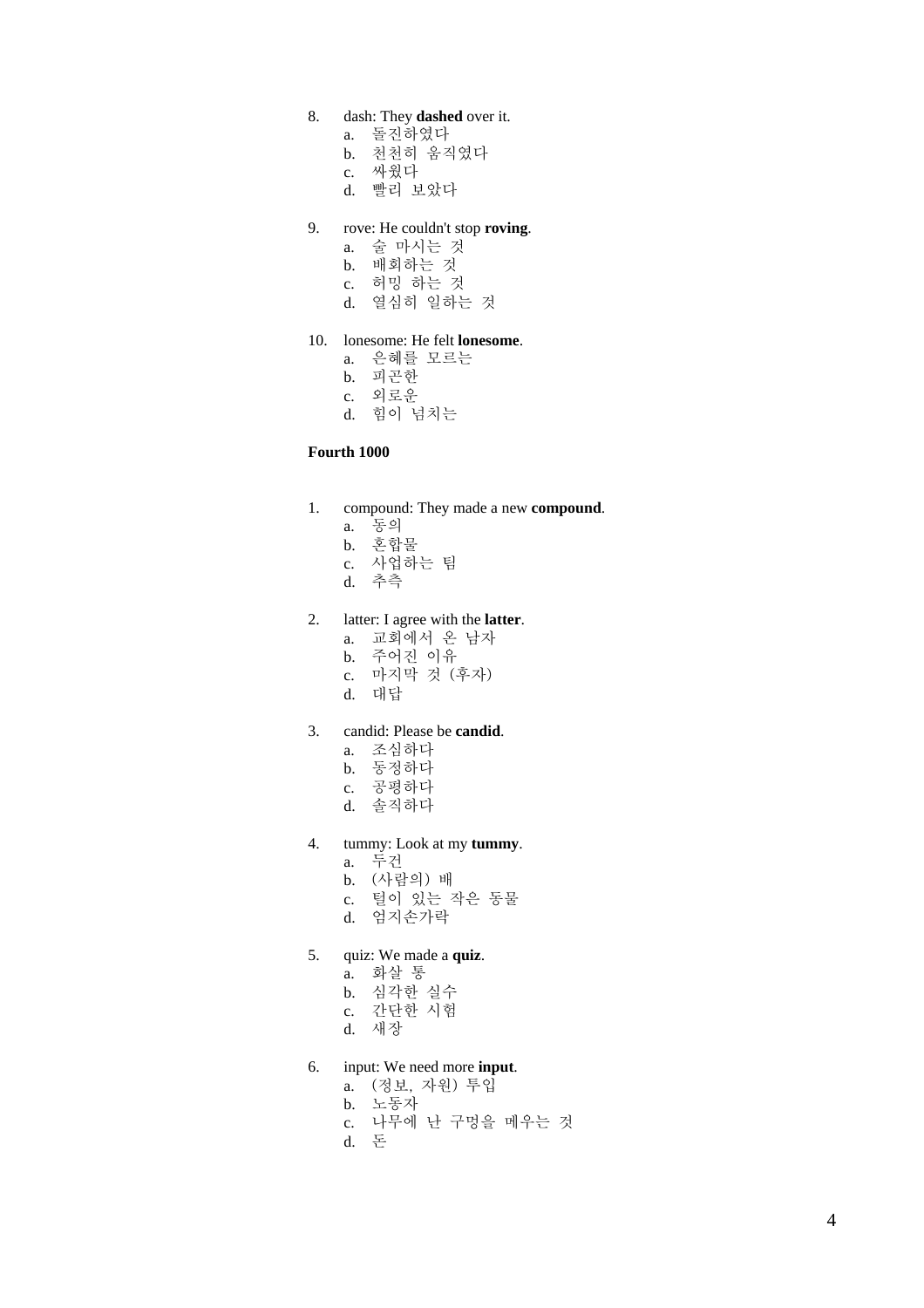# 7. crab: Do you like **crabs**?

- a. 게
- b. 팬케이크
- c. 딱딱한 칼라 (깃)
- d. 귀뚜라미

#### 8. vocabulary: You will need more **vocabulary**.

- a. 단어
- b. 규칙
- c. 돈
- d. 총

### 9. remedy: We found a good **remedy**.

- a. 해결책
- b. 대중식당
- c. 조리법
- d. 숫자체계

# 10. allege: They **alleged** it.

- a. 우겨댔다
- b. 남의 생각을 도용했다
- c. 증거를 댔다
- d. 주장에 강하게 반대했다

### **Fifth 1000**

- 1. deficit: The company had a large **deficit**.
	- a. 적자
	- b. 가치하락
	- c. 지출계획
	- d. 저축

#### 2. weep: He **wept**.

- a. 졸업했다
- b. 울었다
- c. 죽었다
- d. 걱정했다

# 3. nun: We saw a **nun**.

- a. 지렁이
- b. 끔찍한 사고
- c. 수녀
- d. 오로라 (극 지방에 나타나는 매우 밝은 빛)

#### 4. haunt: The house is **haunted**.

- a. 장식되어 있다
- b. 임대되어있다
- c. 비어있다
- d. 귀신이 많이 있다
- 5. compost: We need some **compost**.
	- a. 강력한 지지
	- b. 더 나아질 수 있게 도와줌
	- c. 콘크리트
	- d. 퇴비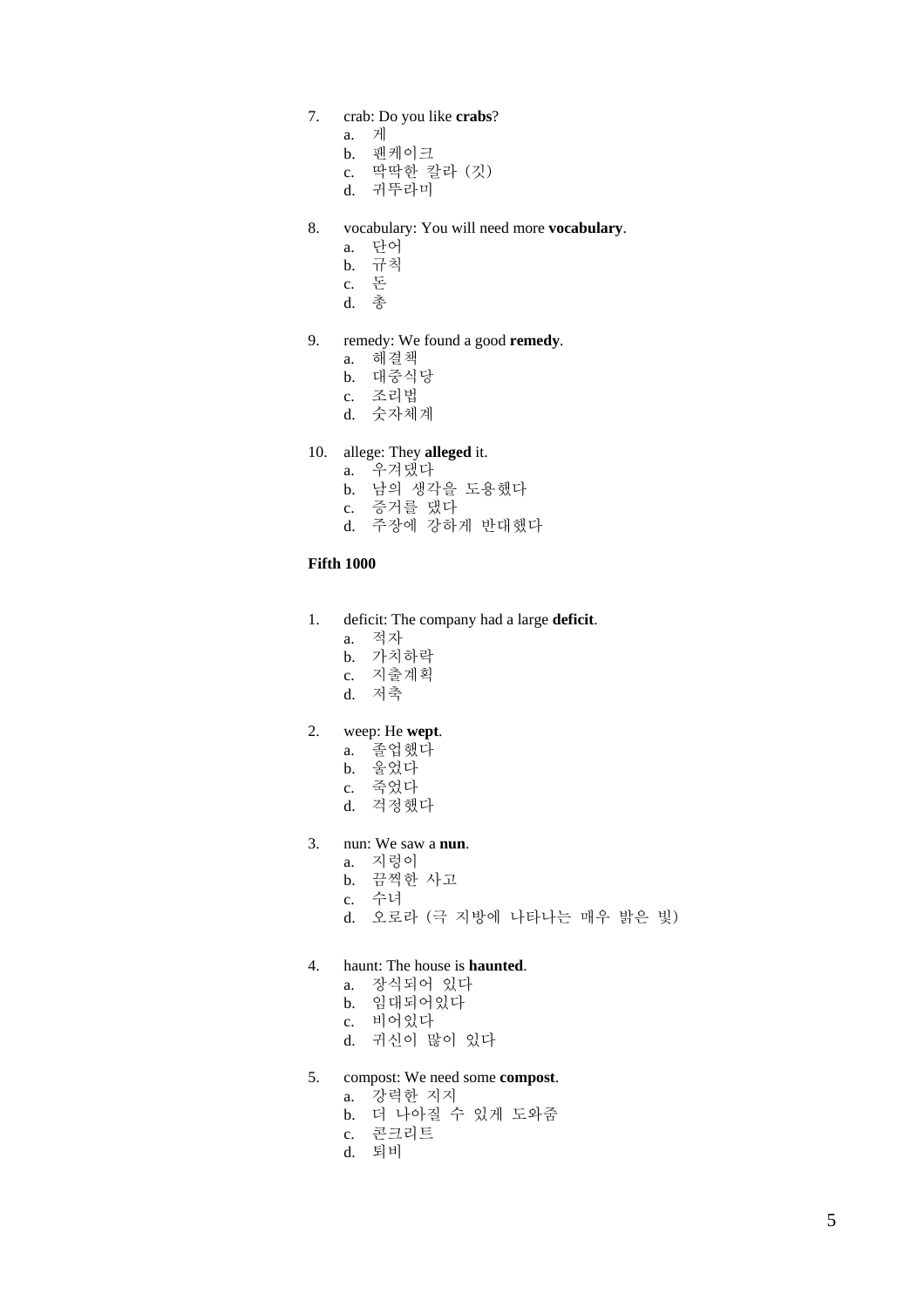- 6. cube: I need one more **cube**.
	- a. 연결고리
	- b. 네모난 벽돌, 주사위 c. 받침 없는 긴 컵
	- d. 종이딱지
- 7. miniature: It is a miniature.
	- a. 아주 작은 모형
	- b. 현미경
	- c. 아주 작은 생물
	- d. 대쉬 마크 (-)

#### 8. peel: Shall I **peel** it?

- a. 물에 담그다
- b. 껍질을 벗기다
- c. 희게 만들다
- d. 잘게 썰다

## 9. fracture: They found a **fracture**.

- a. 골절 (뼈에 간 금)
- b. 작은 조각
- c. 짧은 코트
- d. 귀한 보석

## 10. bacterium: They didn't find a single **bacterium**.

- a. 세균
- b. 빨갛거나 오렌지색의 꽃이 피는 식물
- c. 낙타
- d. 장물 (훔쳐서 판 물건)

## **Sixth 1000**

- 1. devious: Your plans are **devious**.
	- a. 교활한
	- b. 잘 전개된
	- c. 잘 계획되지 않은
	- d. 필요이상으로 비싼
- 2. premier: The **premier** spoke for an hour.
	- a. 판사
	- b. 교수
	- c. 탐험가
	- d. 수상
- 3. butler: They have a **butler**.
	- a. 남자 시중인 (집사)
	- b. 나무 자르는 기계 (전기 톱)
	- c. 가정교사
	- d. 지하 창고
- 4. accessory: They gave us some **accessories**.
	- a. 비자
	- b. 공식적인 명령
	- c. 선택권
	- d. 부속품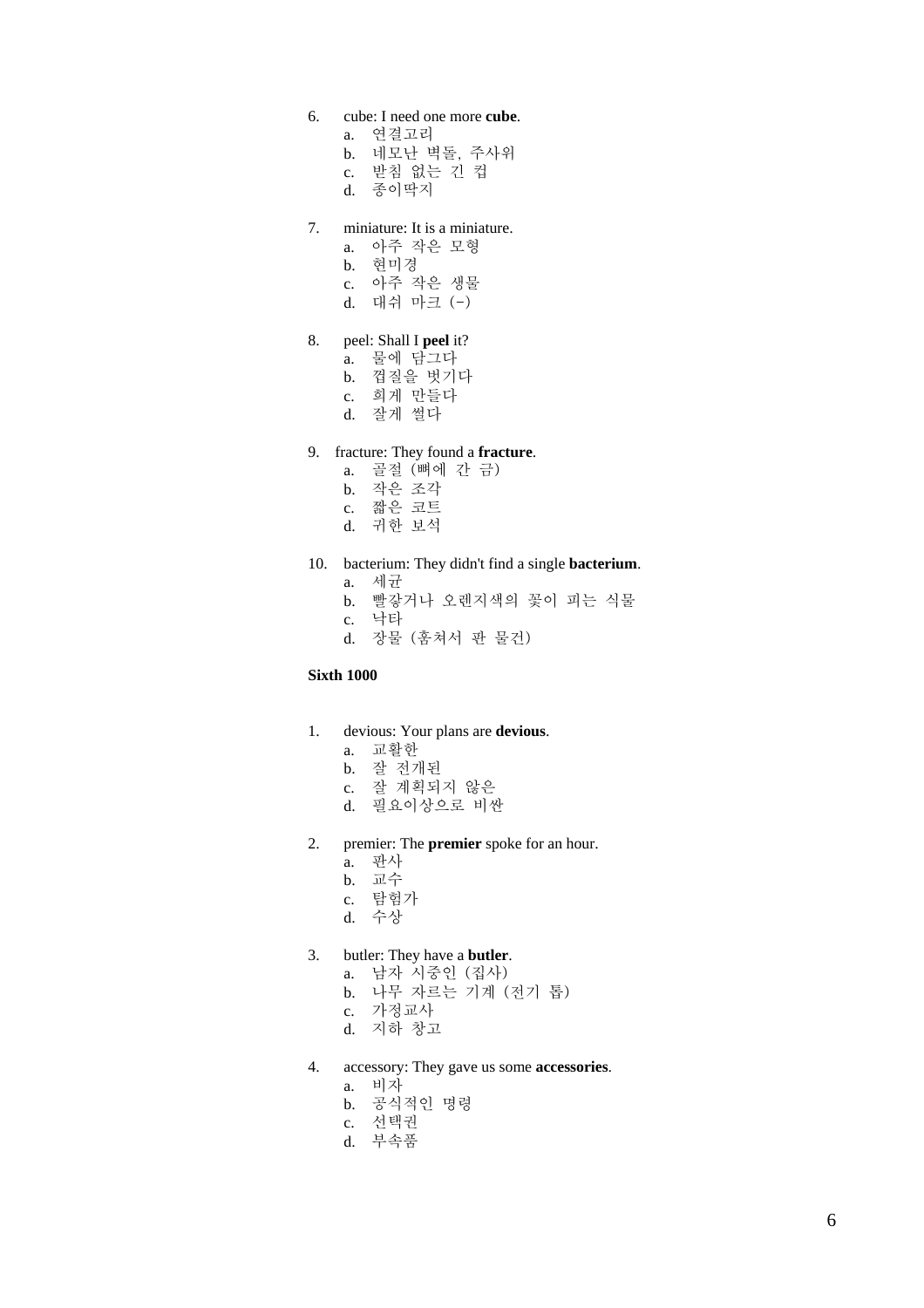- 5. threshold: They raised the **threshold**.
	- a. 깃발
	- b. 반응 시점
	- c. 천정
	- d. 이자
- 6. thesis: She has completed her **thesis**.
	- a. 논문
	- b. 판결
	- c. 첫 임기
	- d. 치료 연장

#### 7. strangle: He **strangled** her.

- a. 목 졸라 죽였다
- b. 모든 것을 주었다
- c. 납치했다
- d. 찬양했다

### 8. cavalier: He treated her in a **cavalier** manner.

- a. 배려심이 없는
- b. 공손한
- c. 서투르게
- d. 형제처럼

### 9. malign: His **malign** influence is still felt.

- a. 악의 있는
- b. 좋은
- c. 중요한
- d. 비밀스러운

#### 10. veer: The car **veered**.

- a. 갑자기 방향을 바꿨다
- b. 흔들렸다
- c. 큰 소리를 냈다
- d. 옆으로 미끄러졌다

#### **Seventh 1000**

- 1. olive: We bought **olives**.
	- a. 기름진 열매
	- b. 향기가 나는 분홍, 빨강 꽃
	- c. 남자 수영복
	- d. 꽃삽
- 2. quilt: They made a **quilt**.
	- a. 유언장
	- b. 동의서
	- c. 누비 이불
	- d. 깃털 펜
- 3. stealth: They did it by **stealth**.
	- a. 거금을 들여
	- b. 남을 협박하여
	- c. 매우 비밀스럽게
	- d. 문제를 알리지 않고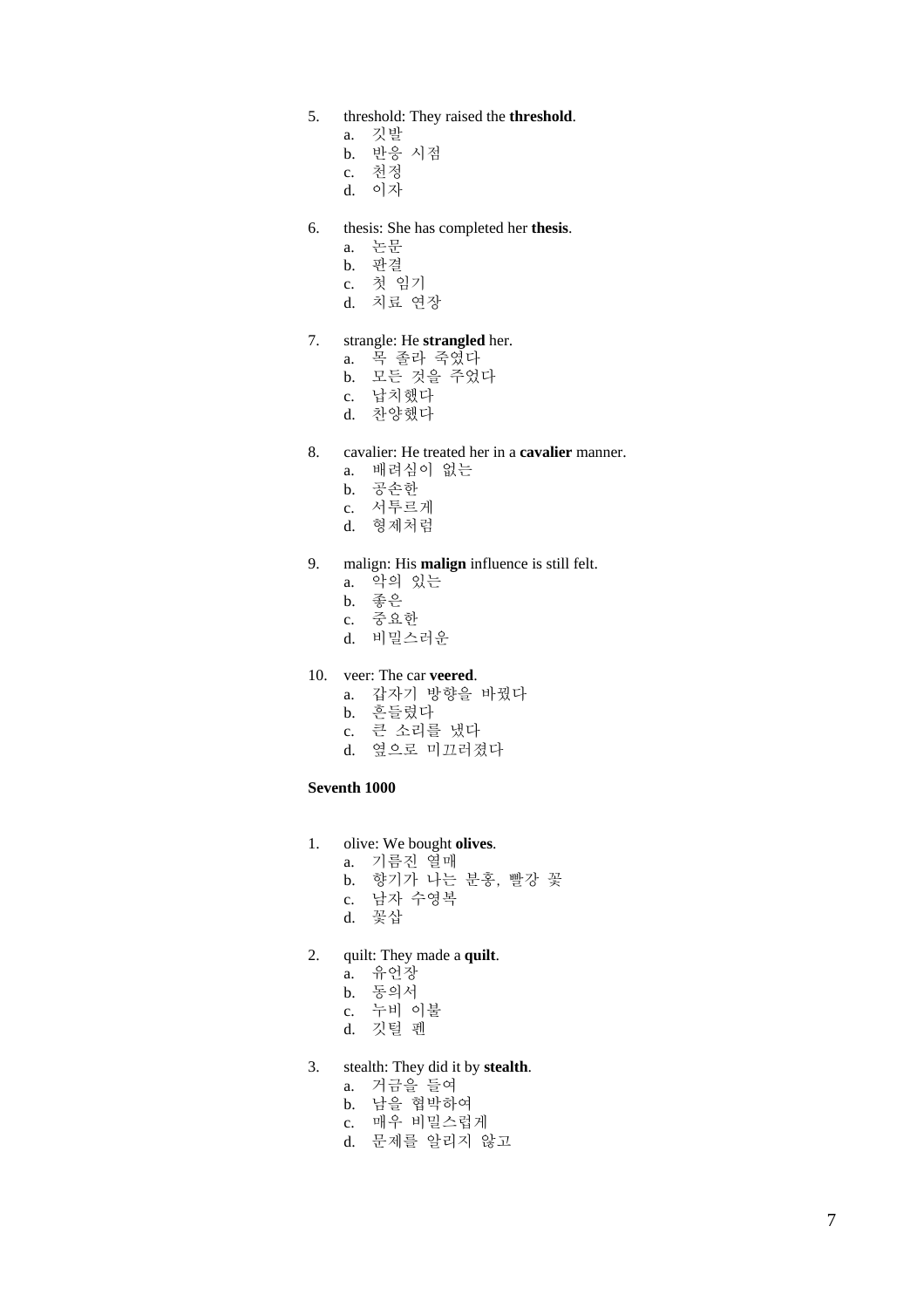## 4. shudder: The boy **shuddered**.

- a. 낮은 소리로 말했다
- b. 거의 넘어졌다
- c. 떨었다
- d. 크게 말했다

#### 5. bristle: The **bristles** are too hard.

- a. 질문
- b. 짧고 뻣뻣한 털
- c. 접이식 침대
- d. 신발의 바닥

#### 6. bloc: They have joined this **bloc**.

- a. 악단
- b. 도적무리
- c. 선발대에 속한 군인들
- d. 국가연합
- 7. demography: This book is about **demography**.
	- a. 지적학과
	- b. 수학
	- c. 해양학
	- d. 인구통계학

### 8. gimmick: That's a good **gimmick**.

- a. 사다리
- b. 지갑
- c. 주의를 끄는 행동이나 물건
- d. 현명한 계획이나 속임수
- 9. azalea: This **azalea** is very pretty.
	- a. 진달래
	- b. 실크
	- c. 인도 여성이 입는 드레스 (사리)
	- d. 조개
- 10. yoghurt: This **yoghurt** is disgusting.
	- a. 진흙
	- b. 상처
	- c. 달고 새콤한 맛이 나며 걸죽한 유제품
	- d. 가지

#### **Eighth 1000**

- 1. erratic: He was **erratic**.
	- a. 잘못이 없는
	- b. 매우 나쁜
	- c. 예의 바른
	- d. 변덕스러운
- 2. palette: He lost his **palette**.
	- a. 어항
	- b. 식욕
	- c. 여자친구
	- d. 물감을 섞는데 사용하는 판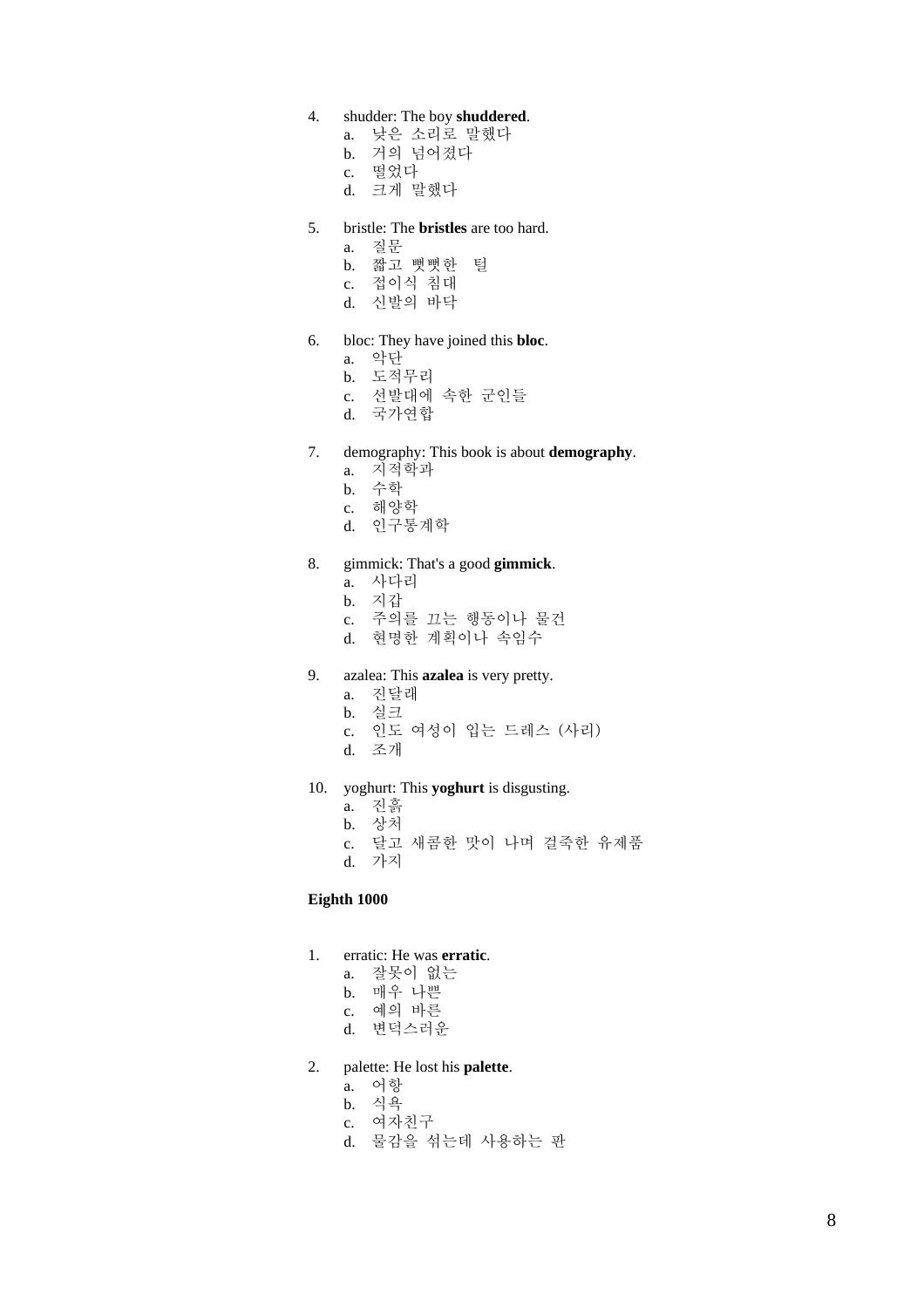- 3. null: His influence was **null**.
	- a. 좋은 결과를 가져왔다
	- b. 도움이 안됐다
	- c. 효과가 없었다
	- d. 오래 지속 됐다
- 4. kindergarten: This is a good **kindergarten**.
	- a. 놀이
	- b. 유치원
	- c. 배낭
	- d. 도서관

### 5. eclipse: There was an **eclipse**.

- a. 강풍
- b. 큰 파도 소리
- c. 학살
- d. 일식

### 6. marrow: This is the **marrow**.

- a. 마스코트
- b. 골수
- c. 비행기를 조정하는 장치
- d. 봉급인상

### 7. locust: There were hundreds of **locusts**.

- a. 메뚜기
- b. 자원봉사자
- c. 채식주의자
- d. 밝은 색의 야생화

#### 8. authentic: It is **authentic**.

- a. 진짜인
- b. 시끄러운
- c. 오래된
- d. 사막같은
- 9. cabaret: We saw the **cabaret**.
	- a. 벽화
	- b. 춤과 노래 공연
	- c. 벌레
	- d. 인어공주
- 10. mumble: He started to **mumble**.
	- a. 깊이 생각하다
	- b. 몸을 떨다
	- c. 따로 떨어져 있다
	- d. 명확하지 않게 말하다

### **Ninth 1000**

- 1. hallmark: Does it have a **hallmark**?
	- a. 사용하는 도장
	- b. 품질을 증명하는 도장
	- c. 왕족에 의해 승인되어 졌음을 보여주는 표시/ 황실인장
	- d. 복사방지 하기 위한 표시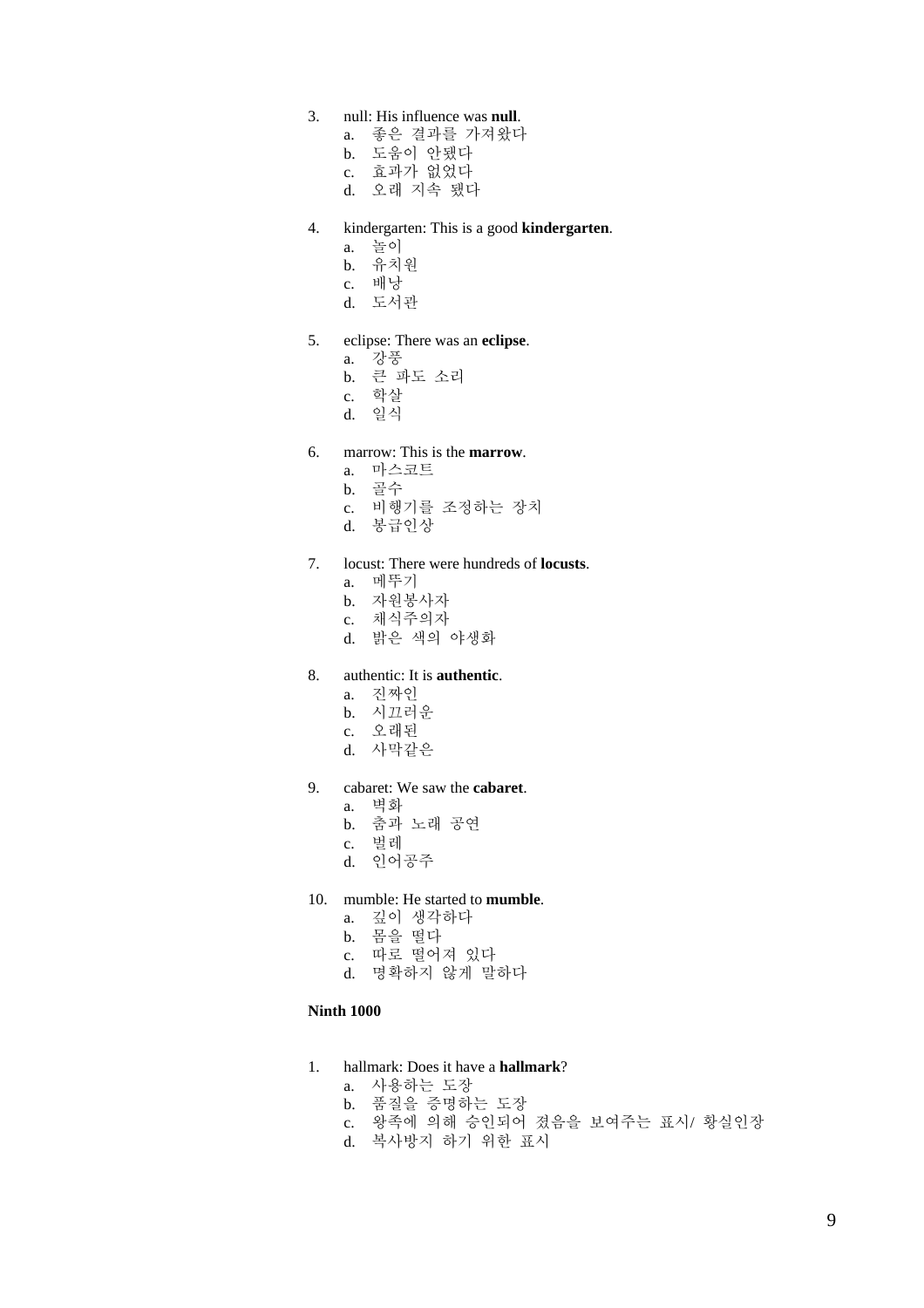#### 2. puritan: He is a **puritan**.

- a. 주목 받는 것을 좋아하는 사람
- b. 도덕주의자
- c. 떠돌이
- d. 구두쇠

### 3. monologue: Now he has a **monologue**.

- a. 외알 안경
- b. 독백
- c. 모든 권력을 가진 위치
- d. 퍼즐

#### 4. weir: We looked at the **weir**.

- a. 이상하게 행동하는 사람
- b. 늪
- c. 나팔
- d. 댐, 둑

### 5. whim: He had lots of **whims**.

- a. 금화
- b. 암말
- c. 동기가 없는 예상 밖의 생각
- d. 종양

## 6. perturb: I was **perturbed**.

- a. 동의하게 되었다
- b. 걱정하였다
- c. 매우 혼돈되었다
- d. 매우 젖어있었다

# 7. regent: They chose a **regent**.

- a. 무책임한 사람
- b. 의장
- c. 섭정 (왕이나 여왕 대신에 그 역할을 하는 지배자)
- d. 대표
- 8. octopus: They saw an **octopus**.
	- a. 부엉이
	- b. 잠수함
	- c. 헬리콥터
	- d. 문어
- 9. fen: The story is set in the **fens**.
	- a. 늪지
	- b. 구릉
	- c. 달동네
	- d. 옛날에
- 10. lintel: He painted the **lintel**.
	- a. 창이나 문 위를 가로지르는 들보
	- b. 구명보트
	- c. 올리브나무
	- d. 극장간판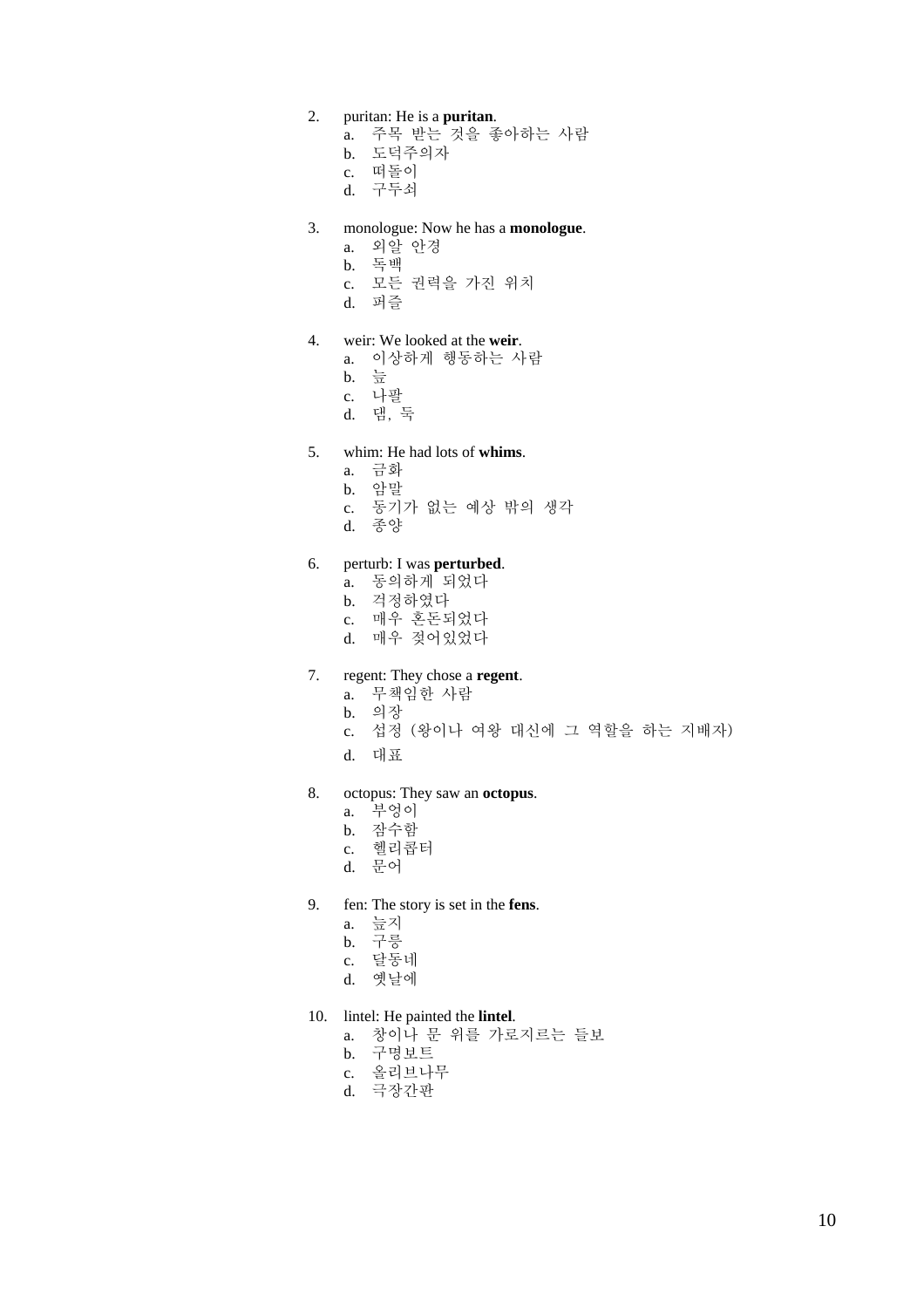### **Tenth 1000**

- 1. awe: They looked at the mountain with **awe**.
	- a. 걱정
	- b. 관심
	- c. 경탄, 경이
	- d. 존경
- 2. peasantry: He did a lot for the **peasantry**.
	- a. 지역주민
	- b. 교회, 성당
	- c. 사업가의 모임
	- d. 소작농
- 3. egalitarian: This organization is very **egalitarian**.
	- a. 비밀주의적이다
	- b. 보수적이다
	- c. 법적이다
	- d. 평등주의적이다

#### 4. mystique: He has lost his **mystique**.

- a. 건강한 육체
- b. 신비한 매력
- c. 정부 (결혼한 남자의 연인)
- d. 콧수염
- 5. upbeat: I'm feeling really **upbeat** about it.
	- a. 화
	- b. 즐거움
	- c. 상처
	- d. 혼란스러움
- 6. cranny: We found it in the **cranny**!
	- a. 불필요한 물건의 세일
	- b. 좁은 틈새
	- c. 다락
	- d. 나무로 된 큰 상자
- 7. pigtail: Does she have a **pigtail**?
	- a. 길게 땋은 머리
	- b. 드레스 뒤에 달려 있는 레이스장식
	- c. 수국
	- d. 연인
- 8. crowbar: He used a **crowbar**.
	- a. 쇠로 만든 지레
	- b. 가명
	- c. 송곳
	- d. 지팡이
- 9. ruck: He got hurt in the **ruck**.
	- a. 사타구니
	- b. 길거리에서 하는 싸움
	- c. 구기 경기에서의 공 다툼
	- d. 썰매경주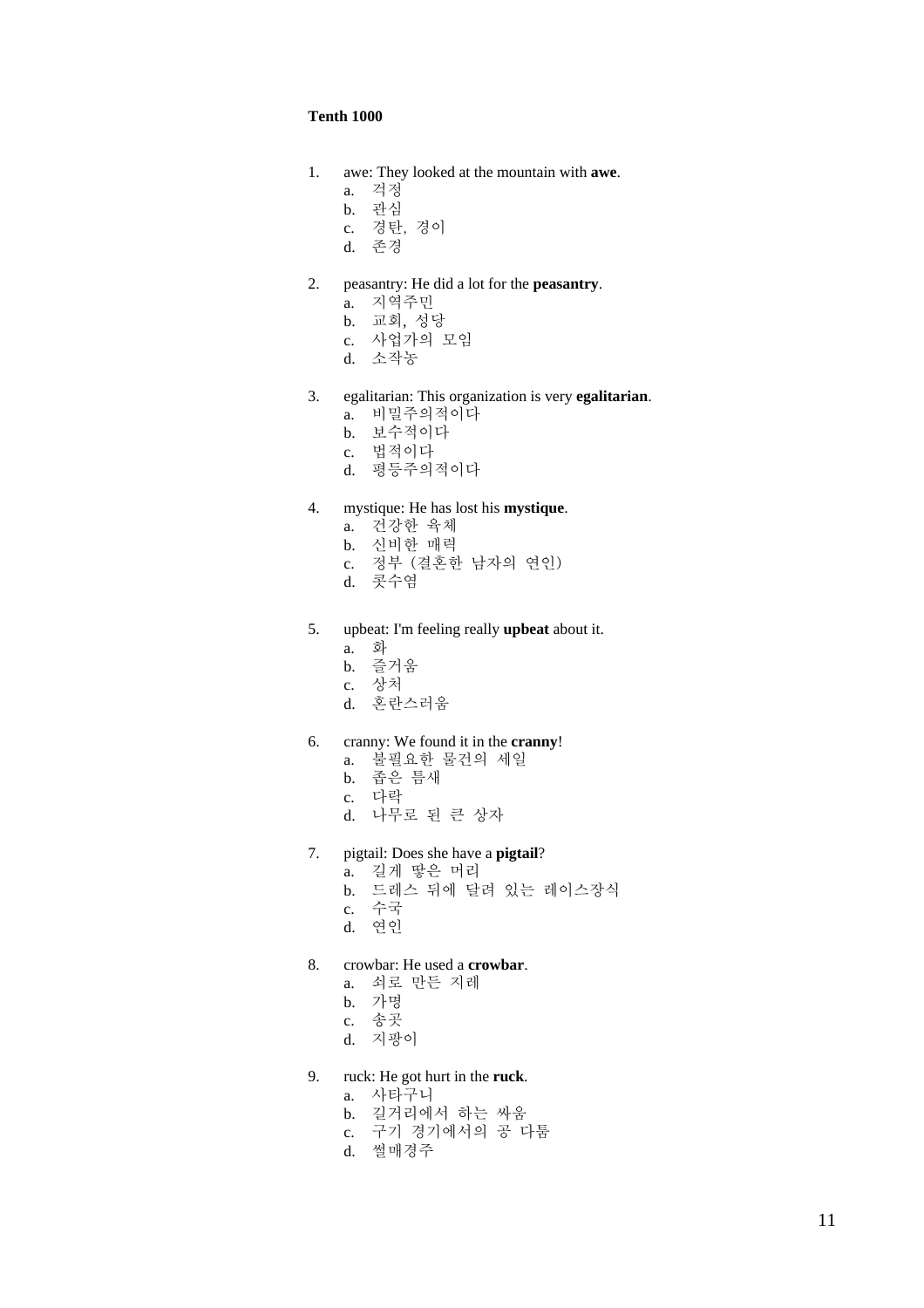- 10. lectern: He stood at the **lectern**.
	- a. 낭독대
	- b. 제단
	- c. 술집
	- d. 모서리

#### **Eleventh 1000**

- 1. excrete: This was **excreted** recently.
	- a. 방출됐다
	- b. 분명해졌다
	- c. 발견됐다
	- d. 불법적인 것의 명단에 들어갔다
- 2. mussel: They bought **mussels**.
	- a. 유리구슬
	- b. 홍합
	- c. 큰 보라색 과일
	- d. 냅킨

# 3. yoga: She has started **yoga**.

- a. 뜨개질
- b. 몸과 마음의 수련을 위한 운동
- c. 배드민턴
- d. 동양에서 온 일종의 춤
- 4. counterclaim: They made a **counterclaim**.
	- a. 반대 소송
	- b. 리콜
	- c. 무역협정
	- d. 침대커버
- 5. puma: They saw a **puma**.
	- a. 진흙집
	- b. 덥고 건조한 나라에서 온 나무
	- c. 토네이도
	- d. 고양이과의 야생동물
- 6. pallor: His **pallor** caused them concern.
	- a. 흥분
	- b. 무관심
	- c. 친구들
	- d. 창백함
- 7. aperitif: She had an **aperitif**.
	- a. 누울 수 있는 팔걸이 쇼파
	- b. 개인 성악선생님
	- c. 긴 깃털장식 모자
	- d. 밥 먹기 전에 마시는 술

### 8. hutch: Please clean the **hutch**.

- a. 하수구 망
- b. 트렁크
- c. 자전거 바퀴의 중앙에 있는 쇠
- d. 작은 동물을 위한 우리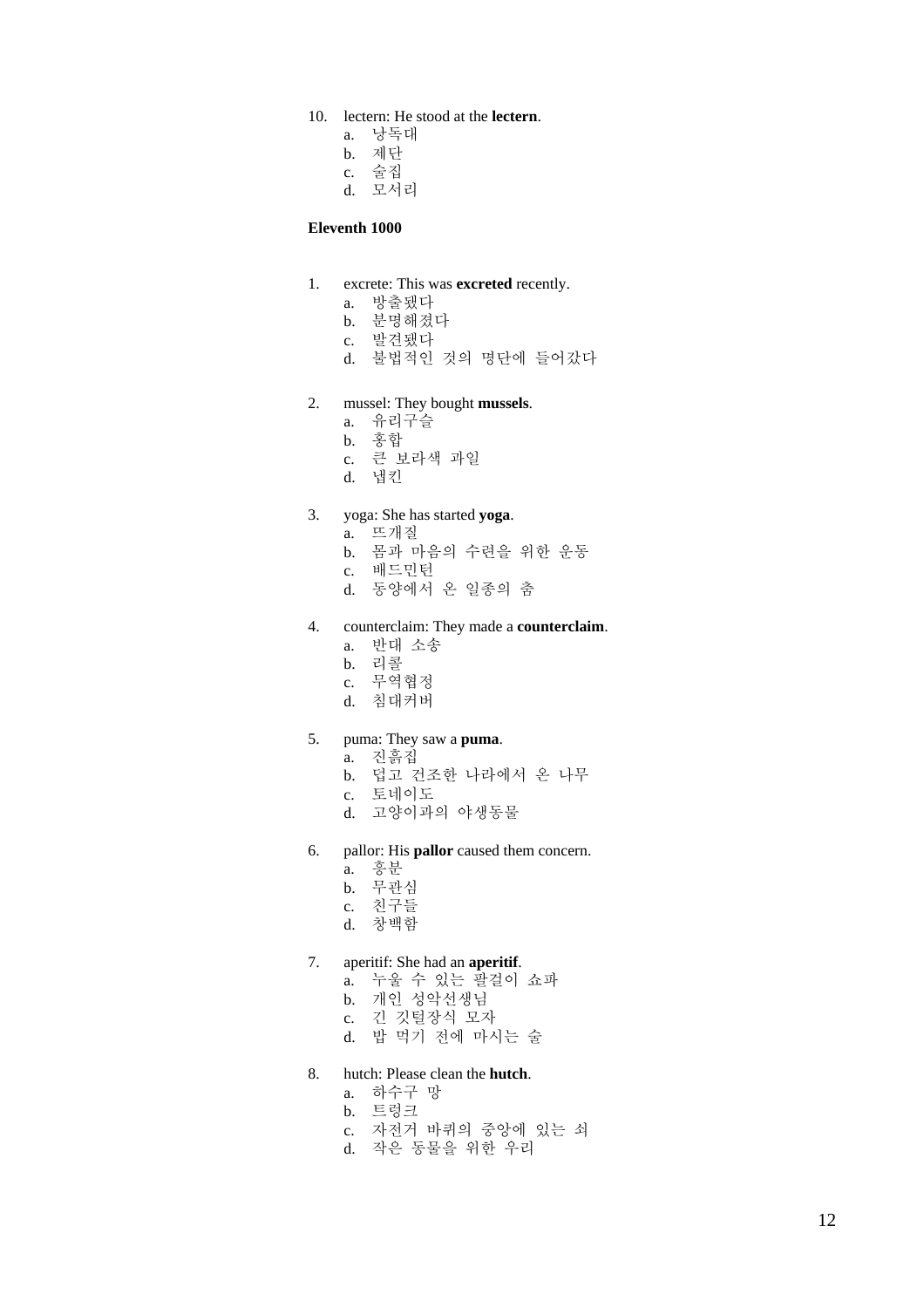## 9. emir: We saw the **emir**.

- a. 공작새
- b. 유모
- c. 회교도의 통치자
- d. 이글루
- 10. hessian: She bought some **hessian**.
	- a. 연어
	- b. 사람을 행복하게 하는 물건
	- c. 조악한, 거친 천
	- d. 강한 향을 가진 뿌리

#### **Twelfth 1000**

- 1. haze: We looked through the **haze**.
	- a. 배에 난 작고 동그란 창
	- b. 안개
	- c. 블라인드, 발
	- d. 이름의 목록

### 2. spleen: His **spleen** was damaged.

- a. 무릎뼈
- b. 장기의 일종 (비장)
- c. 배수관
- d. 자존심
- 3. soliloquy: That was an excellent **soliloquy**!
	- a. 6 명이 하는 노래
	- b. 격언, 명언
	- c. 조명과 음악이 어우러진 파티
	- d. 독백

#### 4. reptile: She looked at the **reptile**.

- a. 손으로 쓴 오래된 서책
- b. 파충류
- c. 방문판매원
- d. 퍼즐
- 5. alum: This contains **alum**.
	- a. 식물에서 채취한 독 성분
	- b. 나일론
	- c. 담배가루
	- d. 명반 (알루미늄 혼합물)
- 6. refectory: We met in the **refectory**.
	- a. 식당
	- b. 공증 사무소
	- c. 수면실
	- d. 유리온실
- 7. caffeine: This contains a lot of **caffeine**.
	- a. 졸음이 오게 하는 성분
	- b. 질긴 잎으로 만든 실
	- c. 틀린 생각
	- d. 흥분하게 만드는 성분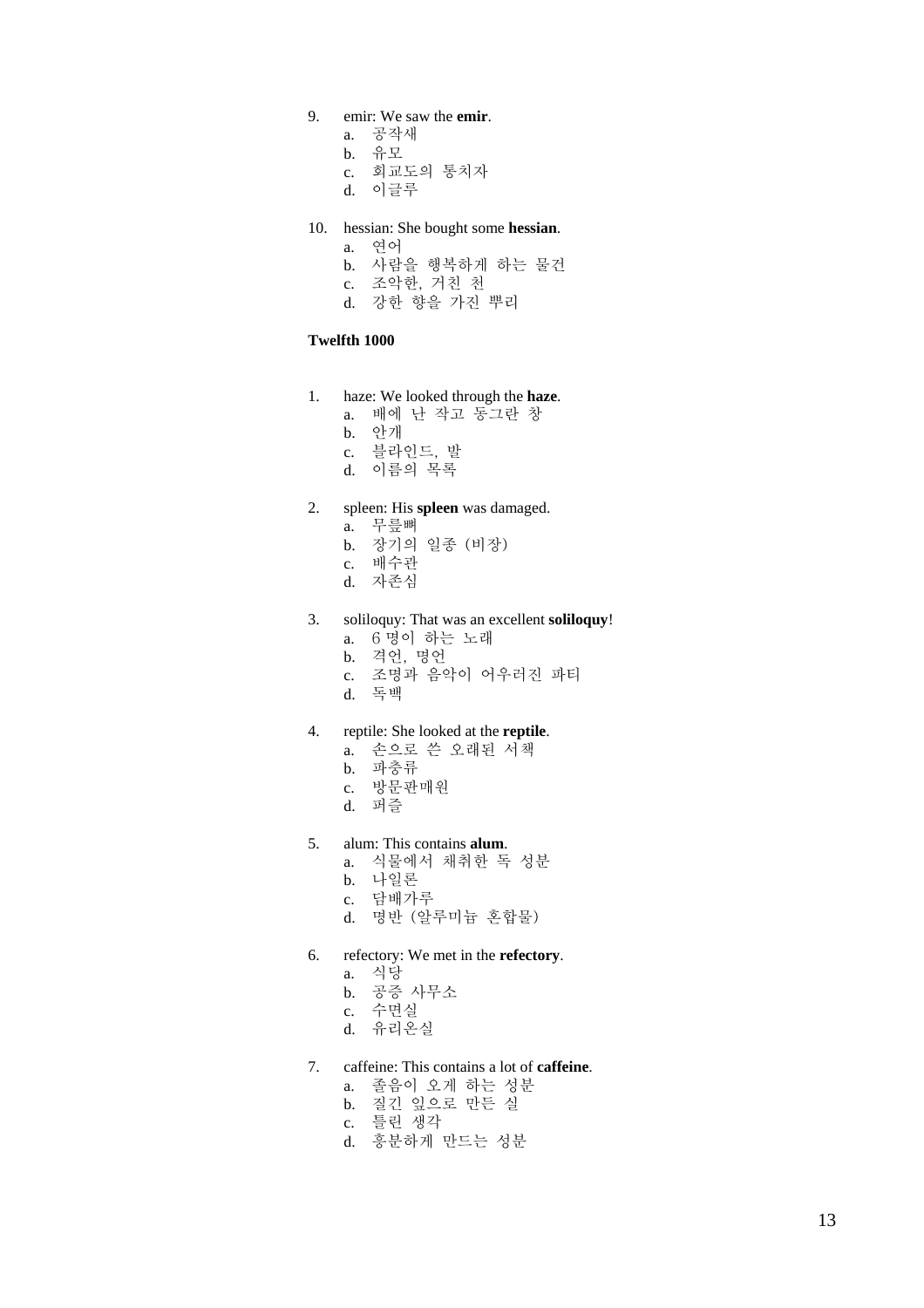#### 8. impale: He nearly got **impaled**.

- a. 중죄를 선고 받을 뻔 했다
- b. 감옥에 갈 뻔 했다
- c. 날카로운 것으로 뚫릴 뻔 했다
- d. 논쟁에 휘말릴 뻔 했다
- 9. coven: She is the leader of a **coven**.
	- a. 작은 합창단
	- b. 노동조합
	- c. 비밀 결사단
	- d. 수녀회

#### 10. trill: He practised the **trill**.

- a. 음악의 꾸밈음
- b. 줄로 된 악기의 한 종류
- c. 공을 던지는 방법
- d. 발레의 토-스핀

#### **Thirteenth 1000**

### 1. ubiquitous: Many weeds are **ubiquitous**.

- a. 제거하기 어렵다
- b. 뿌리깊다
- c. 어디에나 존재한다
- d. 겨울에는 죽는다

## 2. talon: Just look at those **talons**!

- a. 산꼭대기
- b. 사냥하는 새의 날카로운 발톱
- c. 방패
- d. 어리석은 사람

### 3. rouble: He had a lot of **roubles**.

- a. 루비
- b. 먼 친척
- c. 러시아의 화폐
- d. 양심 혹은 그 밖의 심적 어려움
- 4. jovial: He was very **jovial**.
	- a. 비천했다
	- b. 비평하기 좋아했다
	- c. 항상 명랑하였다
	- d. 친절했다
- 5. communiqué: I saw their **communiqué**.
	- a. 정부 비판 보고서
	- b. 공동정원
	- c. 광고지
	- d. 공식 발표
- 6. plankton: We saw a lot of **plankton**.
	- a. 빨리 번식하는 독초
	- b. 물에 사는 매우 작은 식물이나 동물
	- c. 딱딱한 재질의 나무
	- d. 땅이 무너져 내리게 하는 회색토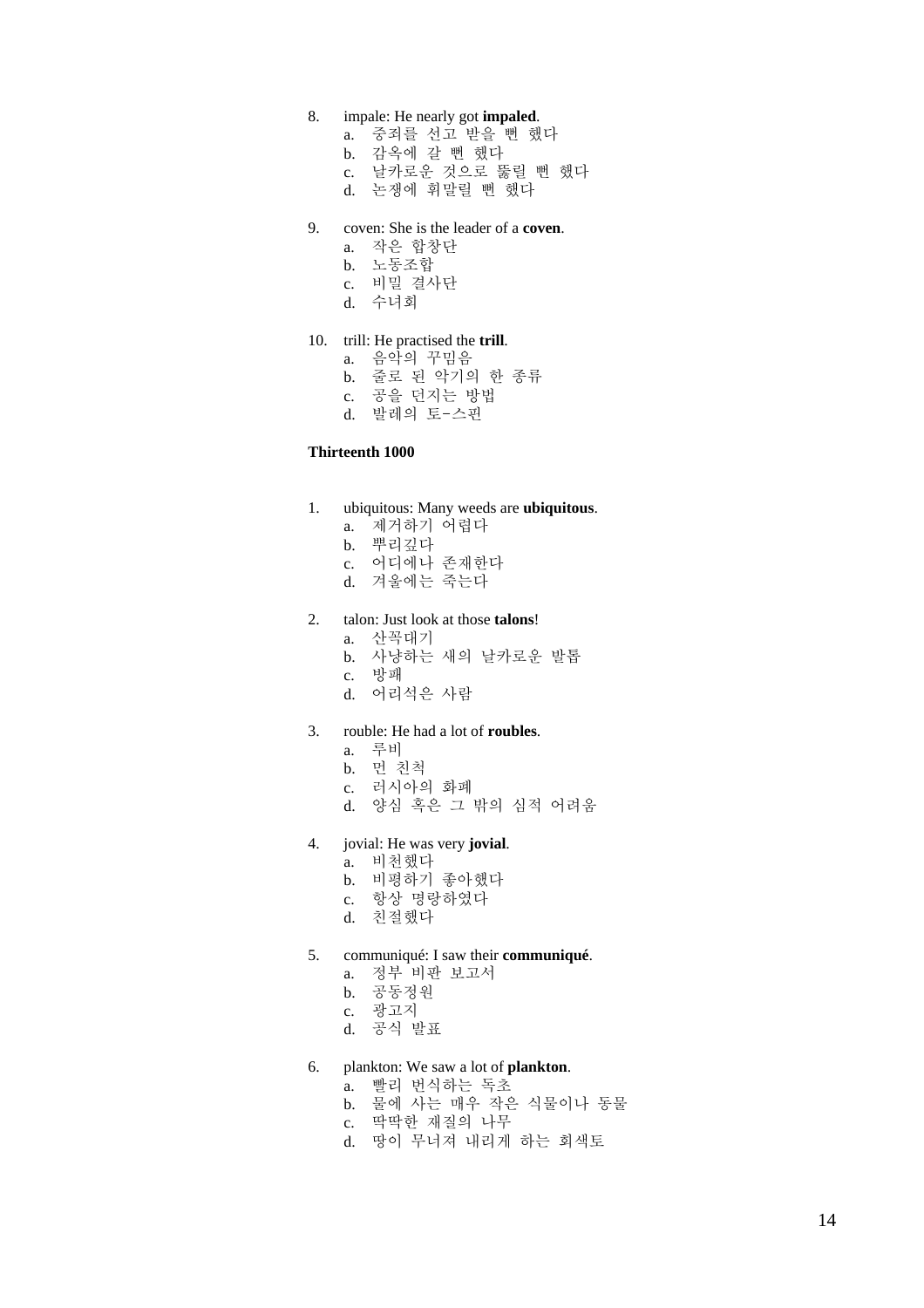- 7. skylark: We watched a **skylark**.
	- a. 비행기 쇼
	- b. 인공위성
	- c. 어릿광대
	- d. 종달새

### 8. beagle: He owns two **beagles**.

- a. 스포츠카
- b. 연발총
- c. 큰 귀를 가진 작은 개
- d. 별장

#### 9. atoll: The **atoll** was beautiful.

- a. 산호섬
- b. 자수
- c. 보석 왕관
- d. 계곡
- 10. didactic: The story is very **didactic**.
	- a. 교훈적이다
	- b. 믿기 어려운 것이다
	- c. 많은 액션이 나오는 것이다
	- d. 애매한 것이다

#### **Fourteenth 1000**

- 1. canonical: These are **canonical** examples.
	- a. 파격적인
	- b. 성서적인
	- c. 원칙적인
	- d. 최근에 발견된

#### 2. atop: He was **atop** the hill.

- a. 밑바닥
- b. 꼭대기
- c. 이쪽의
- d. 저쪽의
- 3. marsupial: It is a **marsupial**.
	- a. 딱딱한 발을 가진 동물
	- b. 다년생 식물
	- c. 해바라기
	- d. 캥거루같이 주머니를 가진 동물

#### 4. augur: It **augured** well.

- a. 미래의 좋은 것을 약속했다
- b. 기대했던 것과 맞았다
- c. 색의 조화를 이뤘다
- d. 맑고 고운 소리를 냈다

#### 5. bawdy: It was very **bawdy**.

- a. 예측할 수 없는
- b. 재미있는
- c. 서두르는
- d. 무례한